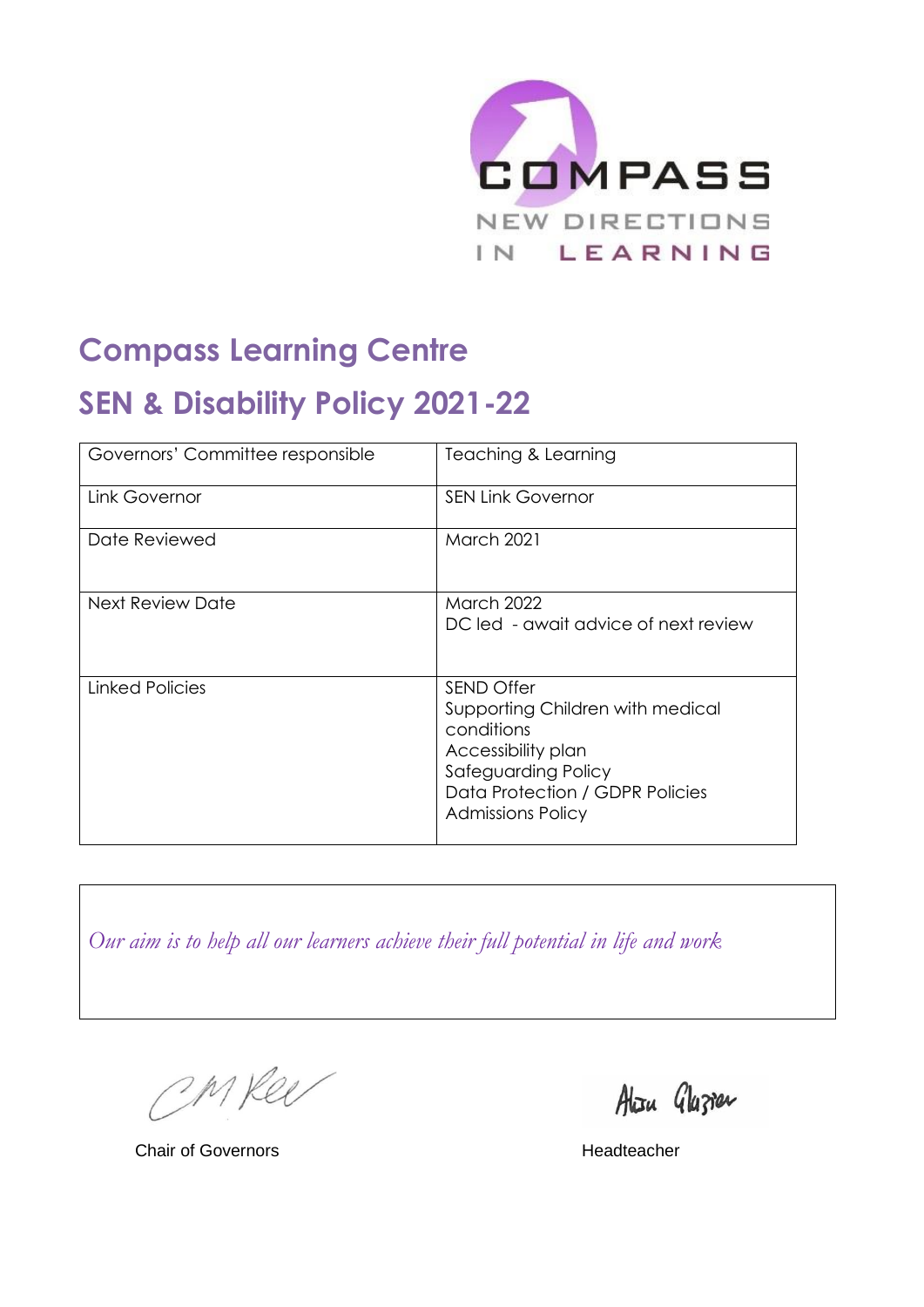# **Equality Impact Assessment – initial screening record**

|                                                                                  | What area of work is being<br>considered?                    |                                                                               | <b>SEN &amp; Disability Policy</b> |                        |                  |  |
|----------------------------------------------------------------------------------|--------------------------------------------------------------|-------------------------------------------------------------------------------|------------------------------------|------------------------|------------------|--|
|                                                                                  |                                                              |                                                                               |                                    |                        |                  |  |
|                                                                                  | Upon whom will this impact?                                  |                                                                               | Teaching & Learning                |                        |                  |  |
|                                                                                  | How would the work impact upon groups, are they included and |                                                                               |                                    |                        |                  |  |
| considered?                                                                      |                                                              |                                                                               |                                    |                        |                  |  |
| <b>The Equality Strands</b>                                                      |                                                              | <b>Negative Impact</b>                                                        |                                    | <b>Positive Impact</b> | No impact        |  |
| Minority ethnic groups                                                           |                                                              |                                                                               |                                    |                        |                  |  |
| Gender                                                                           |                                                              |                                                                               |                                    |                        |                  |  |
| <b>Disability</b>                                                                |                                                              |                                                                               |                                    |                        |                  |  |
| Religion, Faith or Belief                                                        |                                                              |                                                                               |                                    |                        |                  |  |
| Sexual Orientation                                                               |                                                              |                                                                               |                                    |                        |                  |  |
| Transgender                                                                      |                                                              |                                                                               |                                    |                        |                  |  |
| Age                                                                              |                                                              |                                                                               |                                    |                        |                  |  |
| Rurality                                                                         |                                                              |                                                                               |                                    |                        |                  |  |
|                                                                                  |                                                              |                                                                               |                                    |                        |                  |  |
|                                                                                  |                                                              |                                                                               |                                    |                        |                  |  |
|                                                                                  |                                                              | Does data inform this work, research and/or consultation. And has it been     |                                    |                        |                  |  |
|                                                                                  |                                                              | broken down by the equality strands?                                          |                                    |                        |                  |  |
|                                                                                  |                                                              |                                                                               |                                    |                        |                  |  |
| <b>The Equality Strands</b>                                                      |                                                              | <b>No</b>                                                                     | Yes                                |                        | <b>Uncertain</b> |  |
| Minority ethnic groups                                                           |                                                              | $\sqrt{ }$                                                                    |                                    |                        |                  |  |
|                                                                                  |                                                              | $\sqrt{}$                                                                     |                                    |                        |                  |  |
| Gender                                                                           |                                                              | $\sqrt{}$                                                                     |                                    |                        |                  |  |
| Disability                                                                       |                                                              |                                                                               |                                    |                        |                  |  |
| Religion, Faith or Belief                                                        |                                                              | $\sqrt{}$                                                                     |                                    |                        |                  |  |
| Sexual Orientation                                                               |                                                              | $\sqrt{ }$                                                                    |                                    |                        |                  |  |
| Transgender                                                                      |                                                              | $\sqrt{ }$                                                                    |                                    |                        |                  |  |
| Age                                                                              |                                                              | $\sqrt{}$                                                                     |                                    |                        |                  |  |
| Rurality                                                                         |                                                              | $\sqrt{ }$                                                                    |                                    |                        |                  |  |
|                                                                                  |                                                              |                                                                               |                                    |                        |                  |  |
|                                                                                  |                                                              |                                                                               |                                    |                        |                  |  |
|                                                                                  |                                                              | Does the initial screening highlight potential issues that may be illegal? No |                                    |                        |                  |  |
|                                                                                  |                                                              |                                                                               |                                    |                        |                  |  |
|                                                                                  |                                                              |                                                                               |                                    |                        |                  |  |
| Further comments:-                                                               |                                                              |                                                                               |                                    |                        |                  |  |
|                                                                                  |                                                              |                                                                               |                                    |                        |                  |  |
|                                                                                  |                                                              |                                                                               |                                    |                        |                  |  |
|                                                                                  |                                                              |                                                                               |                                    |                        |                  |  |
|                                                                                  |                                                              |                                                                               |                                    |                        |                  |  |
|                                                                                  |                                                              |                                                                               |                                    |                        |                  |  |
|                                                                                  |                                                              |                                                                               |                                    |                        |                  |  |
| Do you consider that a full Equality Impact Assessment is required?<br><b>No</b> |                                                              |                                                                               |                                    |                        |                  |  |
|                                                                                  |                                                              |                                                                               |                                    |                        |                  |  |
| Initial screening carried out by Rebecca Hubbard SENCo                           |                                                              |                                                                               |                                    |                        |                  |  |
|                                                                                  |                                                              |                                                                               |                                    |                        |                  |  |
| <i>Rebecca Hubbard</i> Dated: March 2021<br>Signed:                              |                                                              |                                                                               |                                    |                        |                  |  |
|                                                                                  |                                                              |                                                                               |                                    |                        |                  |  |
| Comment by Headteacher:                                                          |                                                              |                                                                               |                                    |                        |                  |  |
| Date                                                                             |                                                              |                                                                               |                                    |                        |                  |  |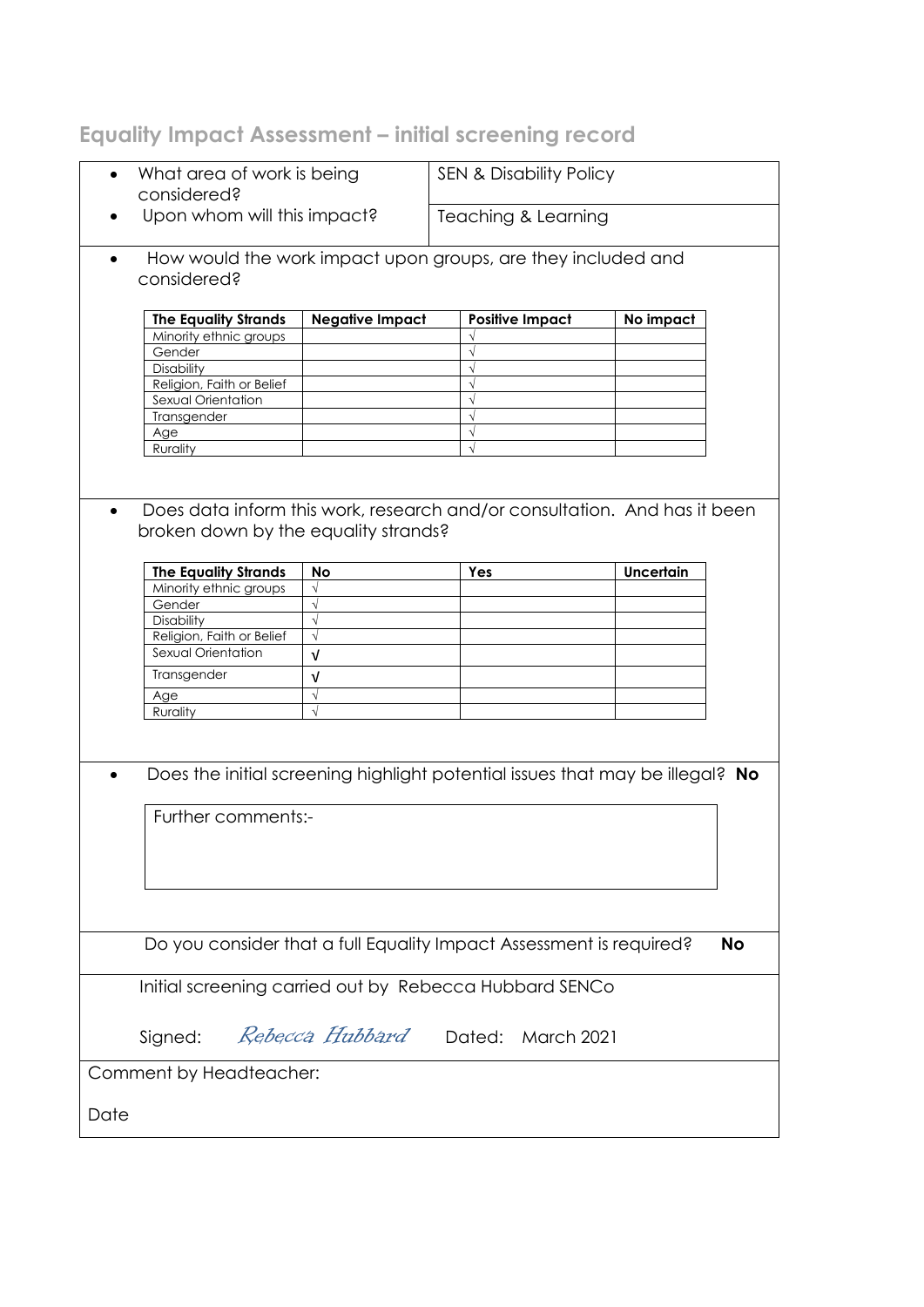**Dorset Council Children's Services**

# **LEARNING & INCLUSION SERVICES GUIDANCE**

# **SEN and Disability Policy**

| <b>Responsible Officer</b>           | <b>Contact Details</b>                     |  |  |
|--------------------------------------|--------------------------------------------|--|--|
| <b>Senior Advisor, Kelly Lambert</b> | Tel:                                       |  |  |
| <b>Physical and Medical Needs</b>    | 01305 224063                               |  |  |
| (Specialist Teaching and Advice)     | e-mail: Kelly.Lambert@dorsetcouncil.gov.uk |  |  |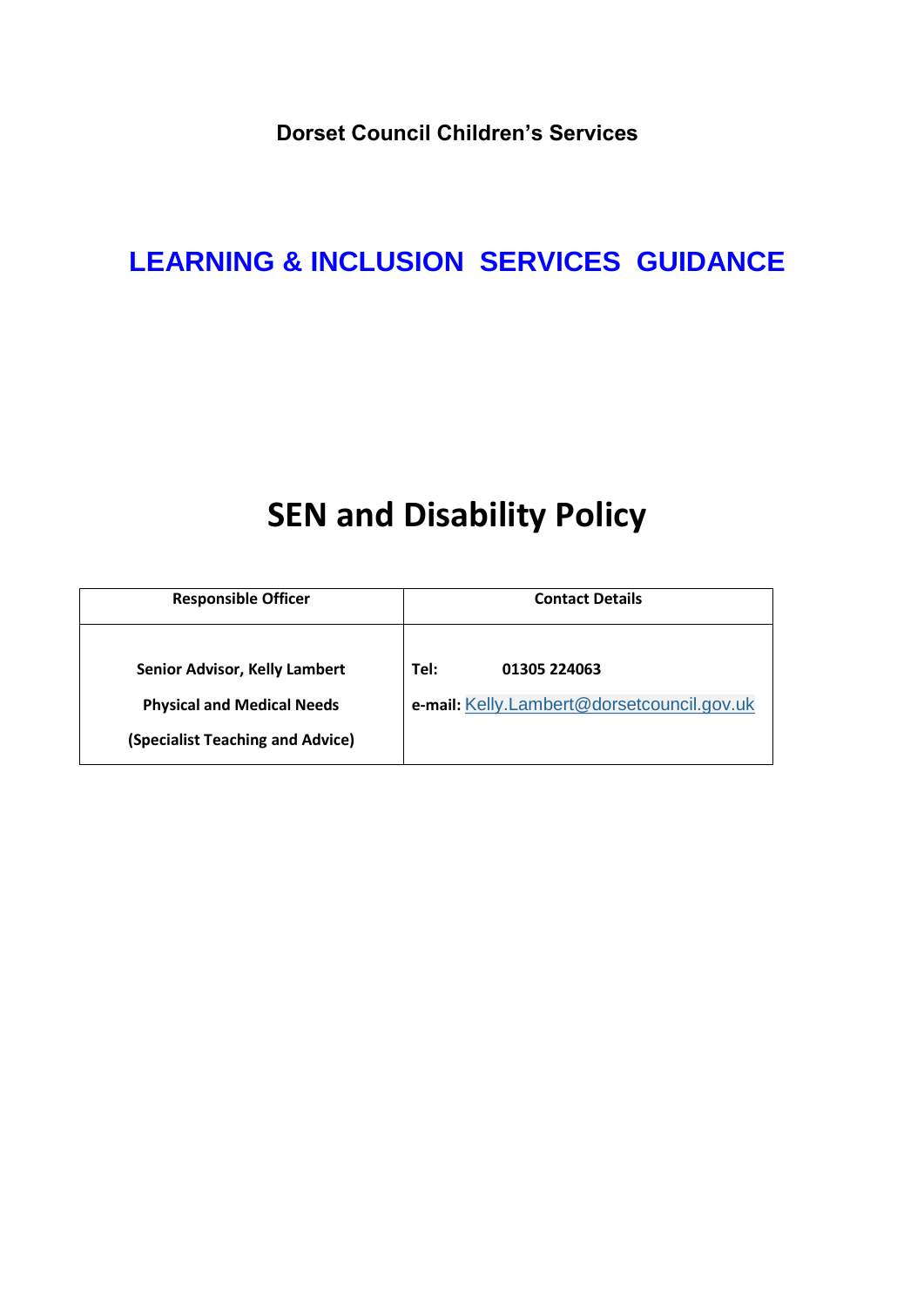# **COMPASS**

### **COMPLIANCE**

This policy complies with the statutory requirement laid out in the SEND Code of Practice: 0 to 25 *(July 2014)*, and has been written with reference to the following guidance and documents:

- Equality Act 2010: Advice for schools *(DfE May 2014)*
- SEND Code of Practice 0 to 25 (July 2014)
- Schools SEN Information Report Regulations (2014)

# **SPECIAL EDUCATIONAL NEEDS AND DISABILITY – SCHOOL INFORMATION**

The Headteacher has overall responsibility for Special Educational Needs and Disability in Compass.

The designated teacher responsible for coordinating SEND provision for children/young people is: Becky Hubbard (r.hubbard@compass.dorset.sch.uk). This person is a member of the Senior Leadership Team.

The person co-ordinating the day to day SEND provision for children/young people at Compass is Becky Hubbard. The Governor / Management Committee member with oversight of the arrangements for SEN and disability is: to be confirmed.

#### **Compass Mission Statement:**

Our aim is to help all our learners achieve their full potential in life and work.

This policy was developed in conjunction with: **Governors / Management Committee, SLT, parents and current students.** 

#### **AIMS AND OBJECTIVES**

Compass has high aspirations for all children and young people identified as having SEND in our school. We strive to ensure that all children and young people achieve their best, that they become confident individuals living fulfilling lives, and make a successful transition into adulthood, whether into employment, further or higher education or training.

Compass is an inclusive Learning Centre and we focus on the right outcome for each individual student. As a staff we are aspirational for our students and want them to meet or exceed their expectations. We encourage all students, irrespective of their SEND, to be aspirational about their future both in academic and social terms.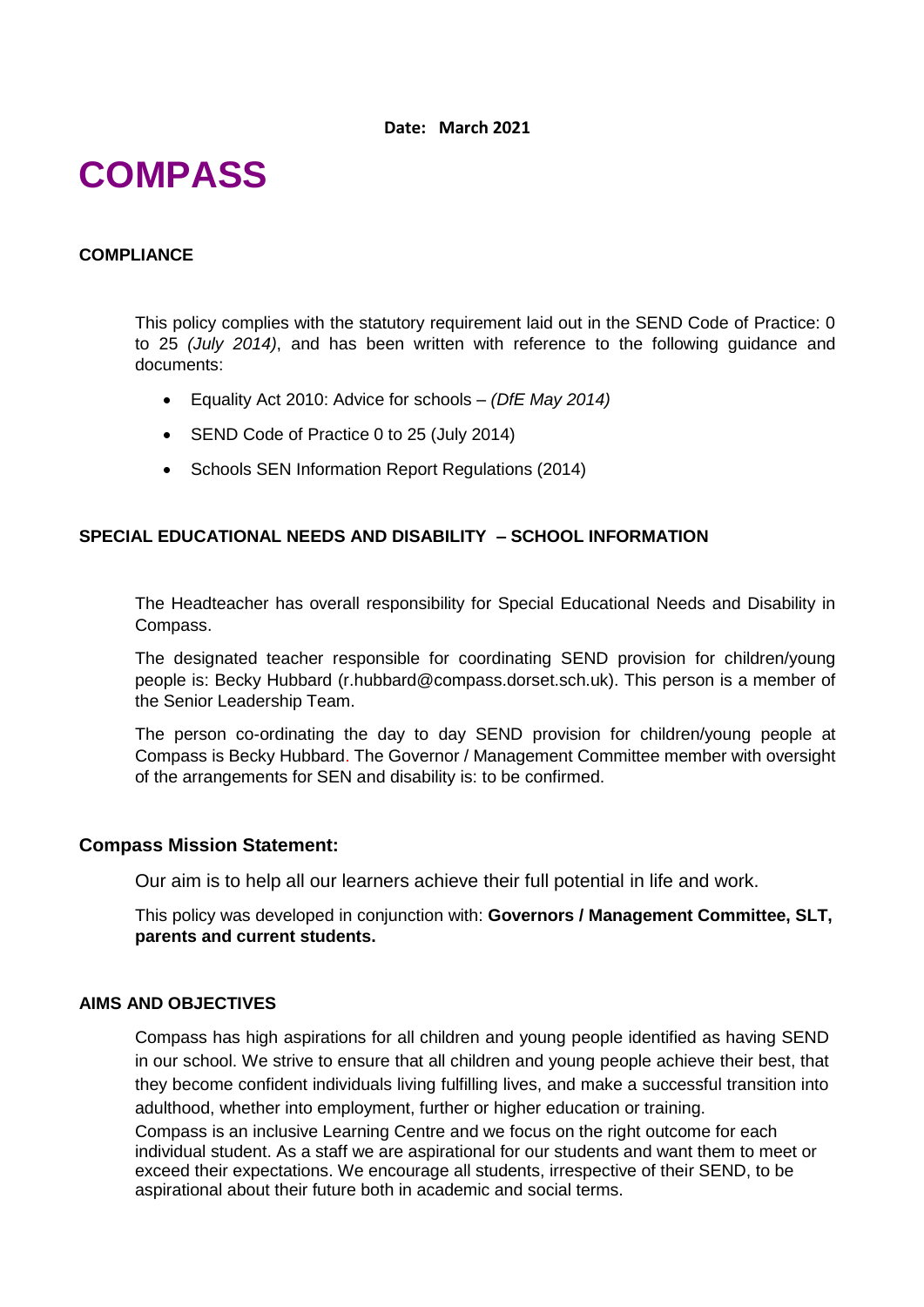# **AIMS:**

- To create an atmosphere of encouragement, acceptance, respect of achievements and sensitivity to individual needs, in which all children / young people can thrive.
- To identify at referral, or subsequently, any further barriers that prevent a young person / child from achieving their potential and putting in place strategies, support, intervention and appropriate training to enable progress to happen.
- To enable each child to take part and contribute fully to school life and be an active member of their local community during their time at Compass and beyond.
- To develop individuals' self-esteem, confidence and emotional resilience so that they can learn to make the right choices at Compass, their mainstream school (if appropriate) and post 16.
- To provide access to and progression within the curriculum.
- To involve ALL our young people / children in planning to address, monitor and review their special educational needs and or disability.
- To work in partnership with parents to support children's learning and health needs.

# **OBJECTIVES:**

- To identify and provide for children who have special educational needs and additional needs.
- To work within the guidance provide in the SEND Code of Practice, 2014.
- To operate a "whole child, whole school" approach in the management and provision of support for children with special educational needs or disability.
- To employ a Special Educational Needs Co-ordinator(SENCO) who will work within the bounds of the SEN Inclusion Policy.
- To provide support and advice to all staff who work with children with special educational needs.

# **ROLES AND RESPONSIBILITIES**

The Governing body will exercise their duty and have regard to the Children and Families Act 2014 and the Equality Act 2010. This will include ensuring that Compass' arrangements supporting disability and medical conditions, equality, school and SEND information pertinent to the SEND Policy are published. This will be achieved through regular Governing Body meetings and in consultation with the link SEN governor.

Currently, every young person / child at Compass has a mentor. This person will develop and maintain close links with the family and will be the key person to make initial contact and to share information with families and agencies. The SLT will further support mentors by attending meetings (LAC, TAF, CiN etc) and putting in place strategies and interventions that address the SEND of individual students. The SENCO will prepare for and attend Transfer, Annual and Early Annual Reviews and will be the link person between Compass and SEN at County Level.

The designated person responsible for LAC children is Mark Fisher.

# **ADMISSION ARRANGEMENTS**

Compass uses the local authority arrangement for School Admissions. The agreement is mindful of national requirements supporting all young people / children, including those who are disabled, in a fair and non-discriminatory way, when securing admission to school. In addition to this Compass makes appropriate reasonable adjustments to accommodate those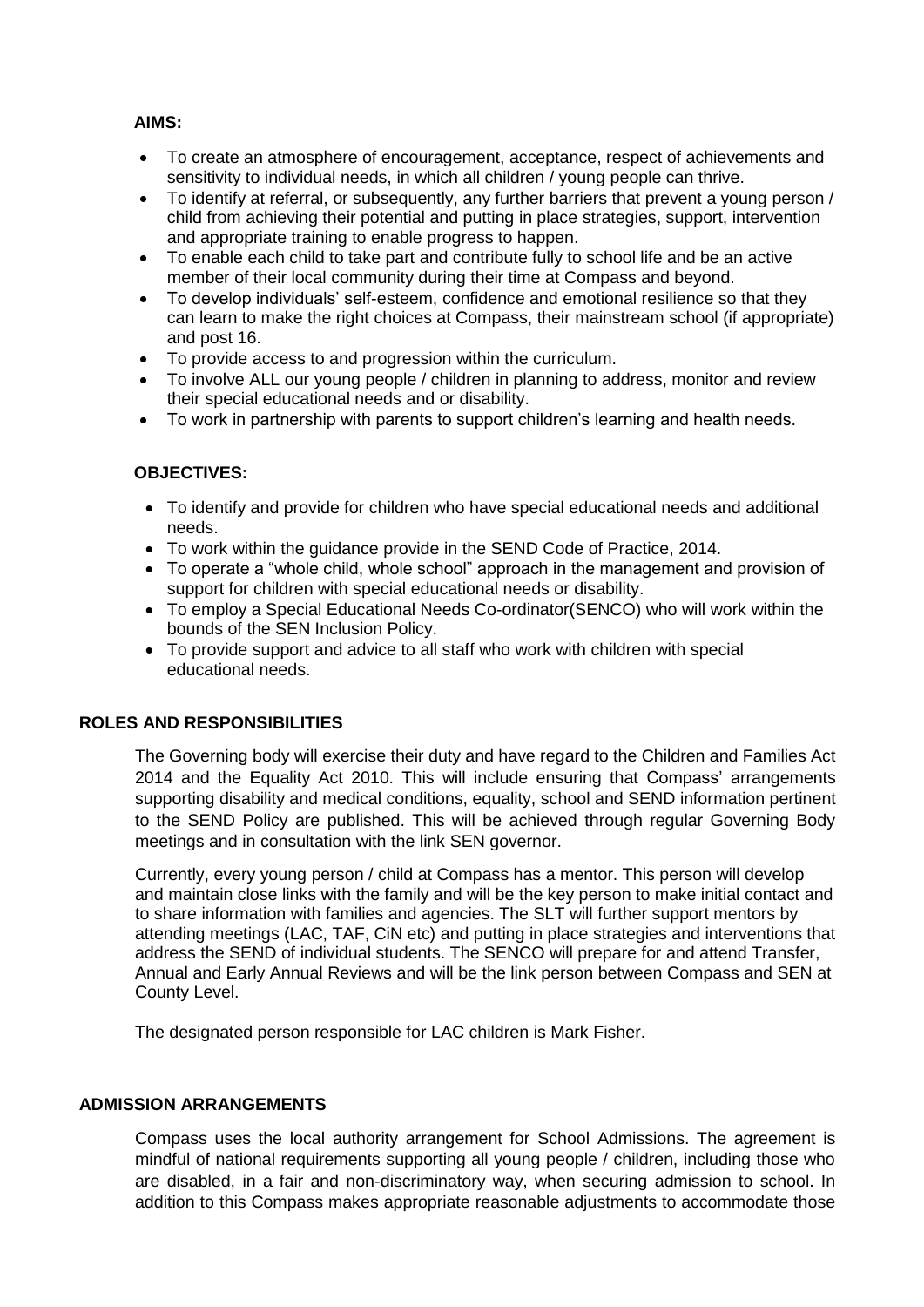who are disabled. Where adaptations are required to support physical or medical needs, Compass liaises with the local authority, health services and parents / carers to ensure that appropriate arrangements are made to meet individual medical conditions. More information can be found in the Local Offer information held on the local authority's website below.

<https://www.dorsetcouncil.gov.uk/children-families/sen-and-disability-local-offer/dorsets-local-offer.aspx>

# **FACILITIES FOR THOSE WITH SPECIAL EDUCATIONAL NEEDS / DISABILITY**

The school has an Accessibility Plan (http://compass.dorset.sch.uk/images/Accessibility%20Plan%20September%202014.pdf Ithat is monitored, reviewed and reported upon annually to the Governing Body in compliance with legal requirements. We are mindful of the duties under the Equality Act 2010 as amended in September 2012 to provide Auxiliary Aids and Services where appropriate as detailed in 'The Equality Act 2010 and schools – *(May 2014)*'. We comply with the requirement to support young people / children with disability as defined by the Act.

The school has a range of specialist SEND facilities in place.

- wheelchair access
- Increased access to the curriculum and assistance during examinations. Access arrangements are applied for on an individual basis with the support of the class teacher, SENCo, exams officer and accredited specialist assessor
- School transport ( this is reviewed by the school on an individual's needs and in line with DCC policy)

# **SEN INFORMATION AND LOCAL OFFER**

The school website holds information about SEND and specific information about how young people and children with SEND are supported in the curriculum and around the school. We comply with the statutory requirement to publish SEND information as specified in paragraphs 6.79 to 6.83 of the SEND Code of Practice: 0 to 25. This information is kept under review and updated regularly in liaison with parents / carers, governors and staff.

We publish further information about our arrangements for identifying, assessing and making provision for young people / children with SEND on the local authority's website. This can be found at the Dorset Family Information Service on the link below:

[https://familyinformationdirectory.dorsetforyou.gov.uk/kb5/dorset/fsd/service.page?id=1](https://familyinformationdirectory.dorsetforyou.gov.uk/kb5/dorset/fsd/service.page?id=1-d5Vxttao0&familychannel=301) [d5Vxttao0&familychannel=301](https://familyinformationdirectory.dorsetforyou.gov.uk/kb5/dorset/fsd/service.page?id=1-d5Vxttao0&familychannel=301)

# **IDENTIFYING SPECIAL EDUCATIONAL NEEDS**

The SEND Code of Practice: 0 to 25 *(July 2014)* identifies SEND under four broad areas of need (sections 6.28 to 6.35):

- i. Communication and Interaction.
- ii. Cognition and learning.
- iii. Social, emotional and mental health difficulties.
- iv. Sensory and/or physical needs.

Young people / Children may have needs in more than one category and we aim to ensure that individual plans match personal learning requirements.

Compass staff use a wide range of tools to assess the amount and level of SEN support required. These include: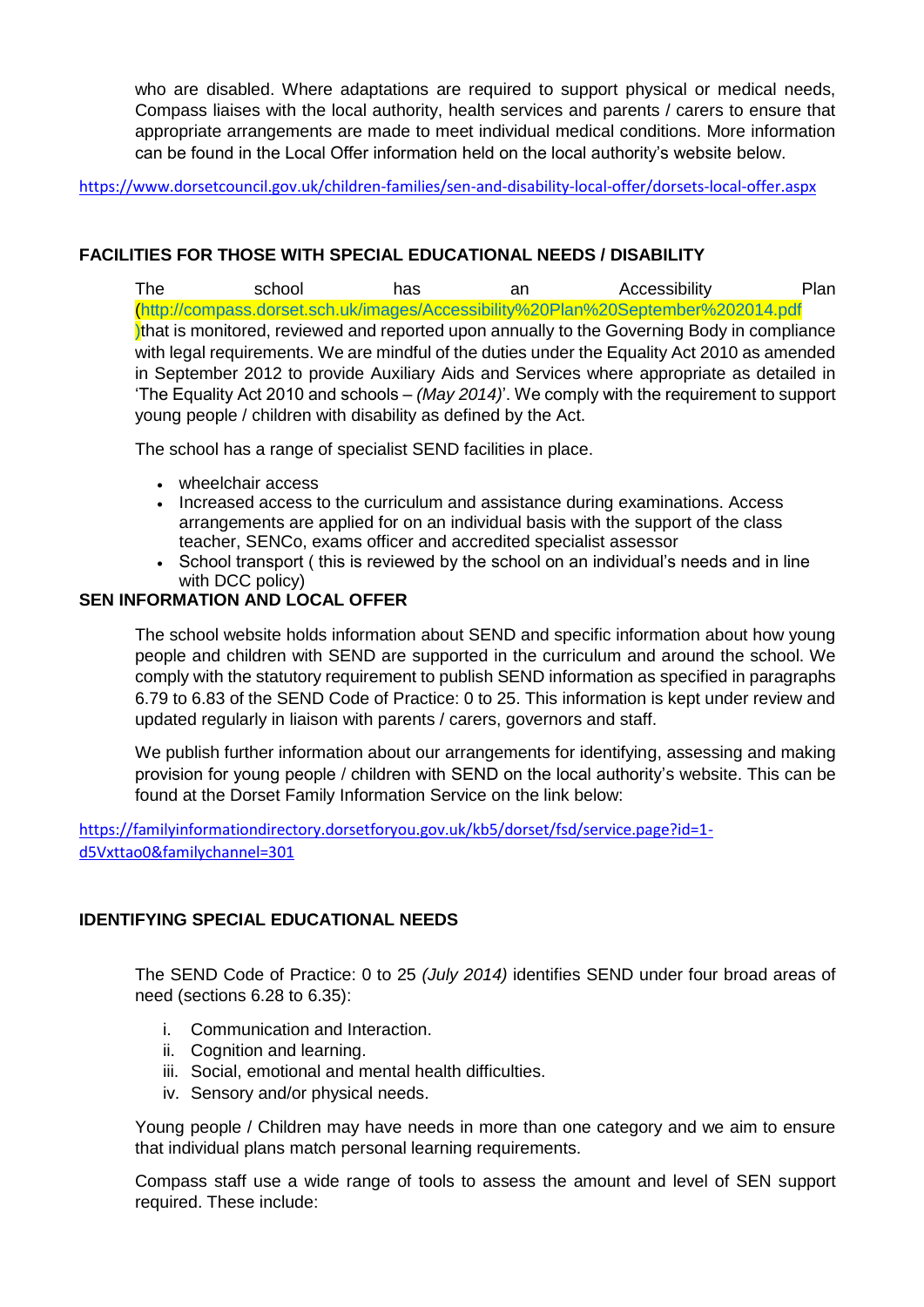- Assessment of individual's needs at referral.
- Weekly meetings with young person / child's teachers and keyworkers to review and monitor student progress.
- Sharing of baseline data and progress at young person / child's previous school.
- Close and regular communication with parents / carers and a welcoming 'joined up' approach to identifying further needs.
- Close professional relationships with other services and agencies including the Family Partnership Zones, Educational Psychology team, Social Care and Health, medical professionals, CAMHS team.
- The majority of students referred to Compass will have some level of SEND. The current exception to this are those referred through In Year Fair Access (IYFA). These students will be assessed on an individual basis. Should a student be identified as needing further intervention whilst they are at Compass parents will be notified and advice will be sought from professionals such as Educational Psychologists, the Paediatric Medical team and CAMHS.
- Students' needs are reviewed regularly through meeting such as Team Around the Family meetings, Progress reviews etc.
- Compass collects data on student progress 6 times a year. This information is shared with parents in 5 half termly reports and 1 full school report.
- Any Compass student not making expected progress will be discussed initially within departments / subject areas then at a Teaching and Learning meeting. Teaching staff will be expected to share current interventions and strategies used with those young people. Should any further interventions be unsuccessful the SENCo and SLT will investigate further interventions that may remove barriers to learning. This may include joint planning and working with other agencies and professionals, timetable or provision changes, further testing such as Core Diagnostic Testing or other.

Learning needs are managed either by using additional support or by having an Education, Health & Care Plan (EHCP). The majority of children with special education needs or disability will have their needs met by Compass.

Our staff are responsible and accountable for the development and progress of the young people / children in their class, including where they access support from Teaching Assistants or specialist staff.

High quality teaching, differentiated for individual young people / children, is the first step in responding to those who have or may have learning needs. This is known as a 'graduated response'. We regularly review the quality of teaching for all young people / children, including those at risk of underachievement. Where it is clear that additional intervention is not resulting in progress, it is possible that a young person / child may have special educational needs. This initial identification usually happens before a young person / child is referred to Compass. If a young person / child has been identified as having special educational needs an Individual Education Plan (IEP) or provision map will be drawn up and the school will keep a careful record of this in order to monitor progress.

Where it is decided that a child / young person does have SEND, the decision should be recorded in the school records and the child / young person's parents / carers **must** be informed (preferably in writing) that special educational provision is being made.

The SENCO will use the school's tracking system and comparative national data and expectations to monitor the level and rate of progress for children / young people identified with SEND.

Staff monitor the progress of all children / young people to identify those at risk of underachievement. We recognise that needs are sometimes affected by other factors which are not educational but nevertheless impact on learning. These are identified as far as possible and addressed appropriately using additional processes and other strategies.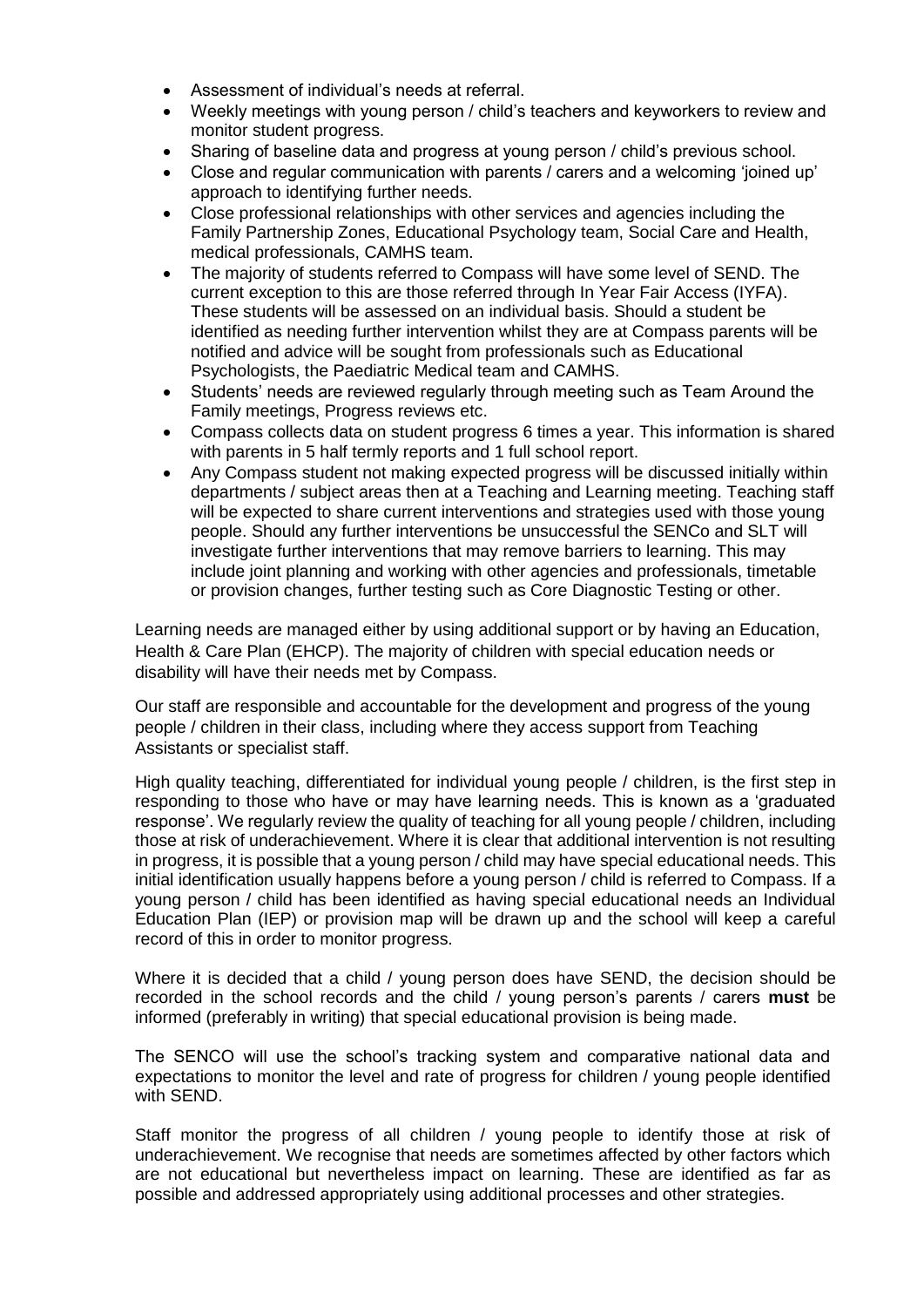Some examples of other influences upon progress:

- Attendance and punctuality
- Health and welfare
- English as an Additional Language
- Pupil Premium
- Looked After Children
- Service children
- Disability where there is no impact on progress and attainment.
- Bereavement and family issues.

# **MANAGING SEND CHILDREN IN OUR SCHOOL**

Where a child / young person is identified as having SEND and or a disability Compass adopts a process of "Assess, Plan, Do, Review". This method is detailed in the SEND Code of Practice:0 to 25 *(July 2014)* sections 6.45 to 6.56. The principle is firmly embedded in working closely with parents / carers and children to agree, action and monitor individual progress over time so that special educational needs for all children are addressed appropriately, effectively and with good outcomes.

- A child / young person's subject teacher will be responsible for assessing and monitoring their progress within the lesson. They will liaise with parents / carers as appropriate through phone calls, letters and parents' evenings. They will put in place strategies and interventions to enable the child / young person to make expected or better progress.
- In addition to this the child / young person's keyworker will write an IEP on referral. This is then shared with subject teachers and is reviewed at least 3 times a year. Compass make a commitment to meet with parents 3 times a year to collect their views on the progress of the child / young person with SEND.
- The child / young person's short term targets are recorded on half termly reports which are sent out to parents mid-term and end of term. Progress both academically and behaviourally in every subject is recorded in these reports. It is the keyworker's responsibility to update these reports and ensure they are sent out at regular intervals.
- The level of provision for each individual child / young person is reviewed in consultation with subject teachers, parents, the student, SENCO and SLT as and when an intervention has been successful and is no longer needed or when a child / young person continues not to make progress despite interventions.
- If Compass feels unable to fully meet the needs of a child / young person through our own provision arrangements, we would work closely with the parents / carers, young person, Educational Psychology team (and any other appropriate agency or professional) and the designated County planning coordinator for SEN in order to establish what extra provision or resources are needed. Agencies and schools work collaboratively with parents / carers when provision arrangements need to be reviewed and the process would usually start with an initial meeting held at Compass.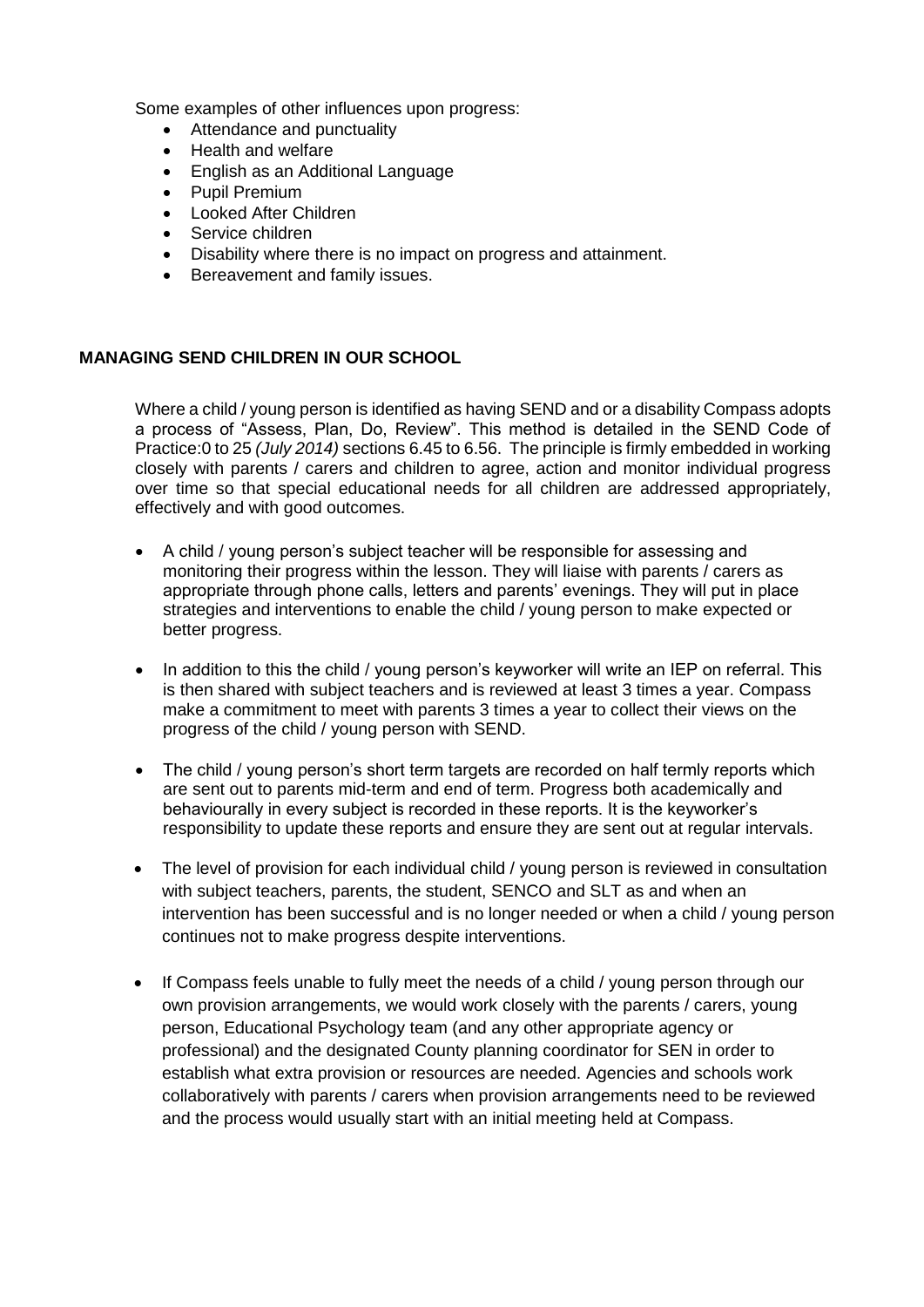- Where Compass feels students require additional support such as specialist outreach from Westfield or the County SENSS the SENCO will work closely with parents/carers to complete the necessary referral.
- The progress of students with SEND is collated within a data tracking programme. All staff have access to this. It is analysed on a half termly basis.

### **[SEE sections 6.36 to 6.56 and 6.58 to 6.78 of SEND Code of Practice]**

# **MONITORING AND EVALUATION OF SPECIAL EDUCATIONAL NEEDS & DISABILITY**

The SEN Code of Practice informs how the school will monitor and evaluate SEND at Compass. The SENCo has a register / provision map, recording all students deeme

d to have SEND. This is shared with all staff and governors. Individual students and their parents may request to discuss their individual needs.

#### **COMING OFF THE SEND RECORD**

A young person /child will be removed from the SEND Record if it is deemed that they have made sufficient progress over a period of time and are able to access the curriculum successfully. It is possible that some young people / children may require support for particular aspects of their learning which may be due to their underlying learning issues. All young people / children will be monitored and their progress tracked so that staff will be alerted to potential learning issues. For some children / young people it is possible that they will dip in and out of additional support throughout their school experience; parents will be consulted at each stage if support is provided or when it will cease.

A child / young person with an EHC Plan will follow the statutory guidance for ceasing an EHC Plan as set out in the Code of Practice. The ceasing of an EHC Plan is determined by the local authority where a child / young person no longer requires the special education provision as specified in the EHC Plan.

However a child / young person's progress will continue to be monitored by using the school's tracking systems.

#### **STORING AND MANAGING INFORMATION**

All data including data stored electronically is subject to Data Protection law.

All paper records will be held in line with the school's policy/protocol on security of information.

#### **SUPPORTING CHILDREN WITH MEDICAL CONDITIONS**

Compass will work within the statutory guidance, Supporting Pupils at School with Medical Conditions – *(DfEApril 2014).* We will comply with the duties specified under the Equality Act 2010. We recognise that provisions relating to disability must be treated favourably and that Compass are expected to make reasonable adjustments in order to accommodate children / young people who are disabled or have medical conditions. (See the Compass' policy on "Supporting children at school with medical conditions: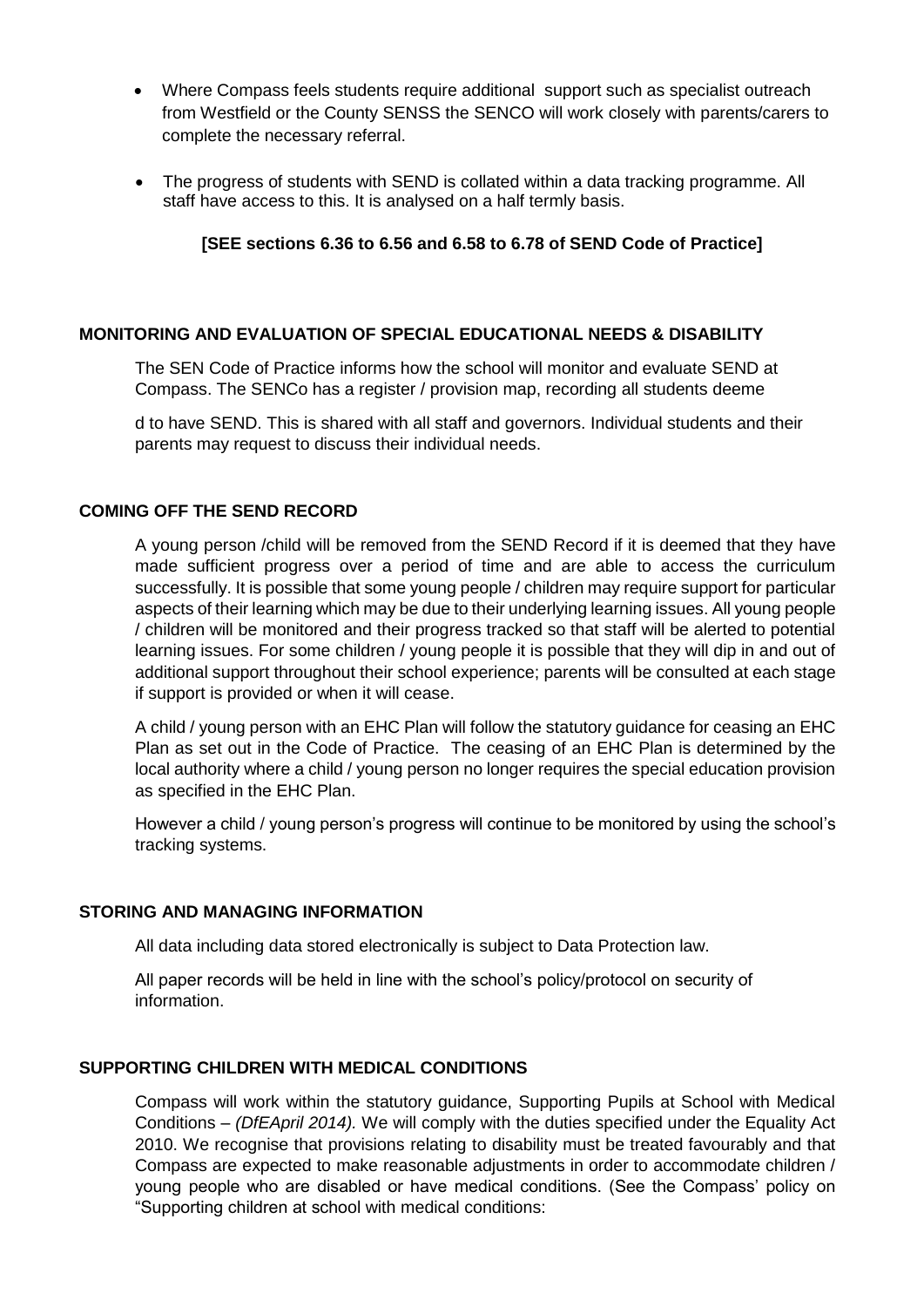# **TRANSITION ARRANGEMENTS**

Compass is committed to ensuring that parents / carers have confidence in the arrangements for children / young people on entry to our school, in the year to year progression and at the point of exit and transition to the next school. Staff will discuss these arrangements with parents / carers and agree the information that should be passed to the next phase of education.

Induction – the child / young person and their parents will meet with the Headteacher or a member of the SLT. They will be given a tour of the school and assigned a mentor. Previous schools have a duty to pass on academic, personal and SEND information to the Compass in order to make the transition as smooth as possible. The child / young person will be sent a timetable and start date shortly after induction.

Progress within Compass year to year – there are 6 data collection points that record student progress. These will be shared with parents 5 times a year and a full, detailed school report will be issued once a year. Compass commits to meet with parents 3 times a year to discuss progress. Parents / carers are invited to communicate with Compass by phone, text or email when necessary and face to face at the school by appointment (if possible).

Transition to next phase of education – when a student returns to a mainstream school there will be a series of meetings involving both schools, parents/carers and students to discuss transition plans. Usually a phased return with Compass support will be planned. When a student moves on to Post 16 education in year 11 they must meet with an Ansbury advisor to establish most suitable courses and requirements. The SENCO will meet with or liaise with other colleges and FE establishments to share information about SEND and access arrangements.

If a child / young person has an EHCP then the Annual Review will focus on the next transition stage and outcomes will be planned for accordingly. For students in Year 11 the annual review will be held in the Autumn term.

Children / young people for whom a request for assessment is made for an EHC Plan will be assessed using the SEND Code of Practice: 0 to 25 *(DfE - July 2014)* and if appropriate, issued with an EHC Plan.

# **TRAINING AND RESOURCES**

Training needs are identified through a process of analysis of need of both staff and children / young people as and when required. Staff training will be planned, discussed and undertaken as part of the performance management system.

The SENCO will provide information on specific needs of individuals for new staff and on referral of a student.

Additional training may also be arranged to support specific medical needs and will be arranged in conjunction with medical professionals.

The expertise of the Governing Body is used as a resource.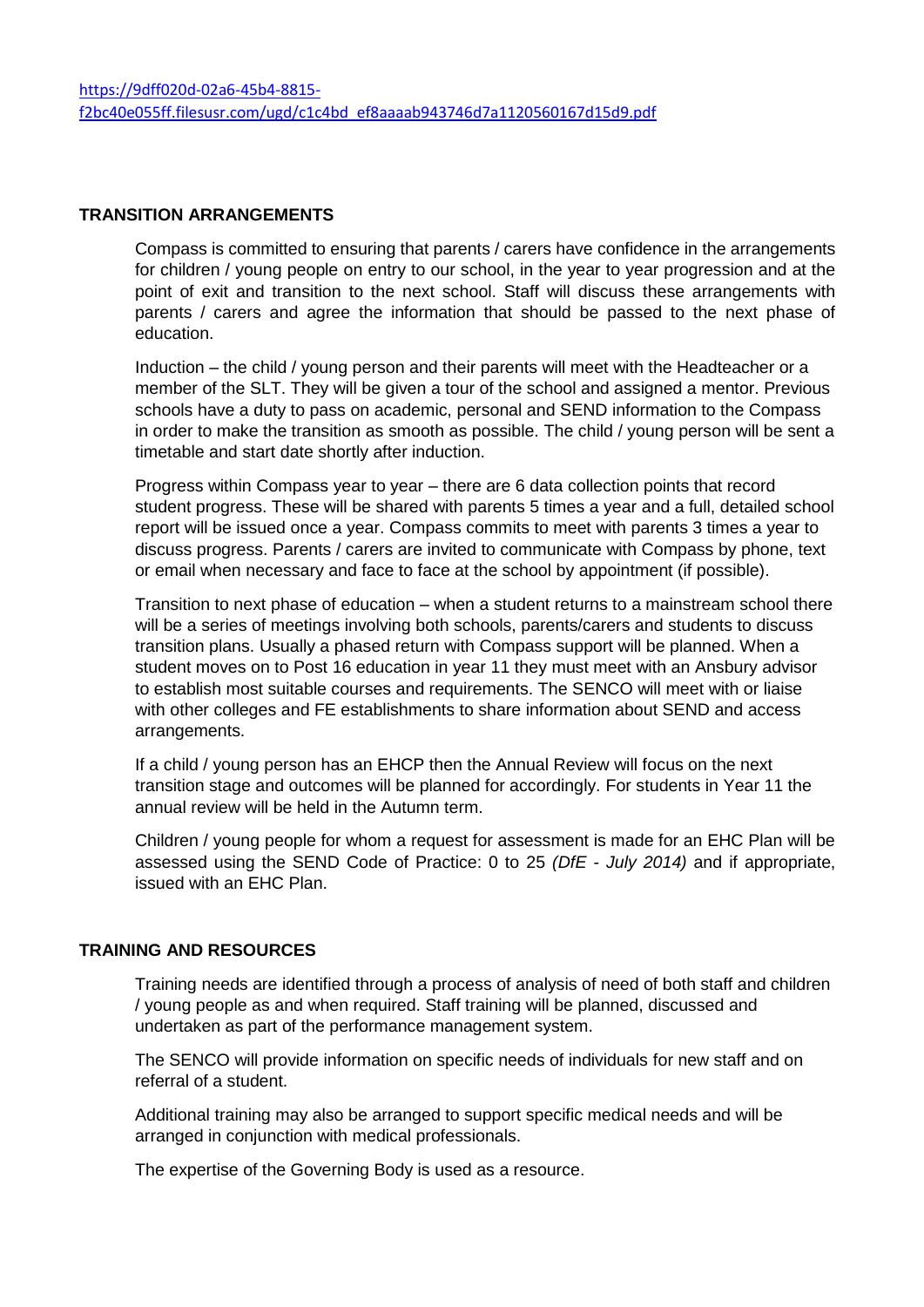### **SEN INFORMATION**

Compass presents its SEN information in three ways:

- i. by information placed on the school website which can be found at: <https://www.compass.dorset.sch.uk/>
	- ii. by following the link from the school website to the local authority's Family Information Service website;
	- iii. through information contained in this policy which is also published on the school website.

All information can be provided in hard copy and in other formats upon request. Alternatively, families without internet access may visit the school to use IT facilities to view the school and local authority's websites.

You can find the following information on our website:

- $\checkmark$  The SEND Policy
- $\checkmark$  The school's SEN Information
- $\checkmark$  Link to Dorset's Local Offer website
- $\checkmark$  The policy for Supporting children at school with medical conditions
- $\checkmark$  The Accessibility Plan
- $\checkmark$  Link to school admissions information (this is currently under review).

#### **ACCESSIBILITY**

Compass publishes its Accessibility Plan on the school website; this information can be found at:

<http://compass.dorset.sch.uk/images/Accessibility%20Plan%20September%202014.pdf.>

Further information about our school's accessibility can be found on the local authority's *Local Offer* website; this can be found:

[https://familyinformationdirectory.dorsetforyou.gov.uk/kb5/dorset/fsd/service.page?id=1](https://familyinformationdirectory.dorsetforyou.gov.uk/kb5/dorset/fsd/service.page?id=1-d5Vxttao0&familychannel=301) [d5Vxttao0&familychannel=301](https://familyinformationdirectory.dorsetforyou.gov.uk/kb5/dorset/fsd/service.page?id=1-d5Vxttao0&familychannel=301)

#### **COMPLAINTS**

It is hoped that all situations of concern can be resolved quickly through discussion and early action. However, if a parent / carer feel that their concern or complaint regarding the care or welfare of their child has not been dealt with satisfactorily, an appointment can be made by them to speak and explain the issues to the SENCO and / or Headteacher.

Compass publishes its Complaint's Policy on the school website; this information can be found at:

[https://9dff020d-02a6-45b4-8815](https://9dff020d-02a6-45b4-8815-f2bc40e055ff.filesusr.com/ugd/c1c4bd_b45879d7c094480098957a2049a3dde8.pdf) [f2bc40e055ff.filesusr.com/ugd/c1c4bd\\_b45879d7c094480098957a2049a3dde8.pdf](https://9dff020d-02a6-45b4-8815-f2bc40e055ff.filesusr.com/ugd/c1c4bd_b45879d7c094480098957a2049a3dde8.pdf)

Specific complaints / questions regarding SEN can be directed to the SENCo Becky Hubbard [\(r.hubbard@compass.dorset.sch.uk\)](mailto:r.hubbard@compass.dorset.sch.uk). Should you still need further support / clarification you may contact SEN Planning Co-ordinators on 01305 224888.

# **REVIEWING THE SEND POLICY**

This policy will be reviewed and updated annually.